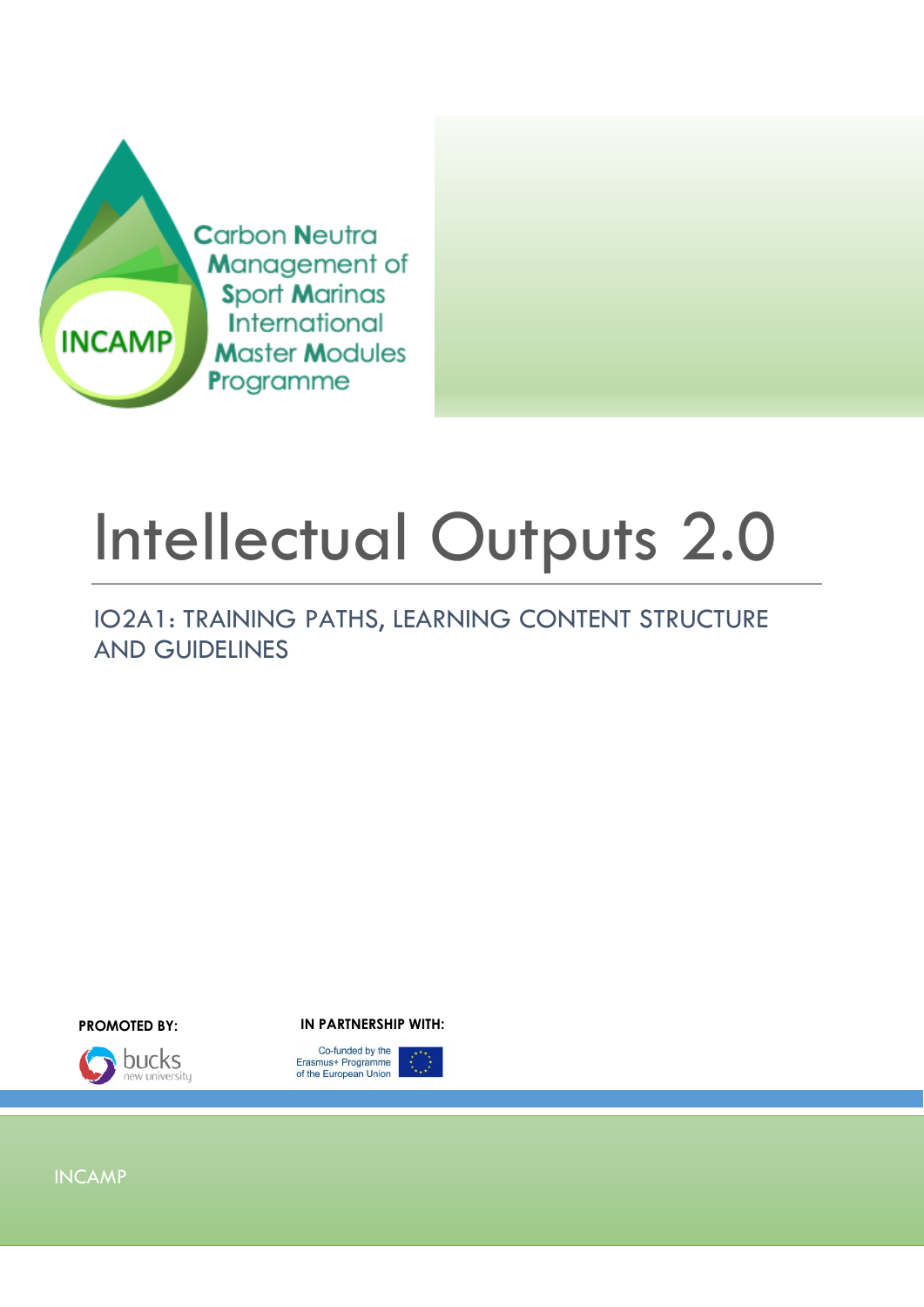## SUMMERIZE INFO

PROJECT TITLE:

CARBON NEUTRAL MANAGEMENT OF SPORT MARINAS INTERNATIONAL MASTER MODULES PROGRAMME (**INCAMP**)

IO REFERENCE:

IO2

TASK REFERENCE:

IO 02/A1 TRAINING PATHS, LEARNING CONTENT STRUCTURE AND **GUIDELINES** 

INCAMP CONTACTS:

**florin.iorad@bucks.ac.uk**

AUTHORS AND AFFILIATION:

**BNU** 

DATE:

July 2019

DOCUMENT VERSION 1 STATUS:

V.1

This project has been funded with support from the European Commission. This publication reflects the views only of the author, and the Commission cannot be held responsible for any use which may be made of the information contained therein.

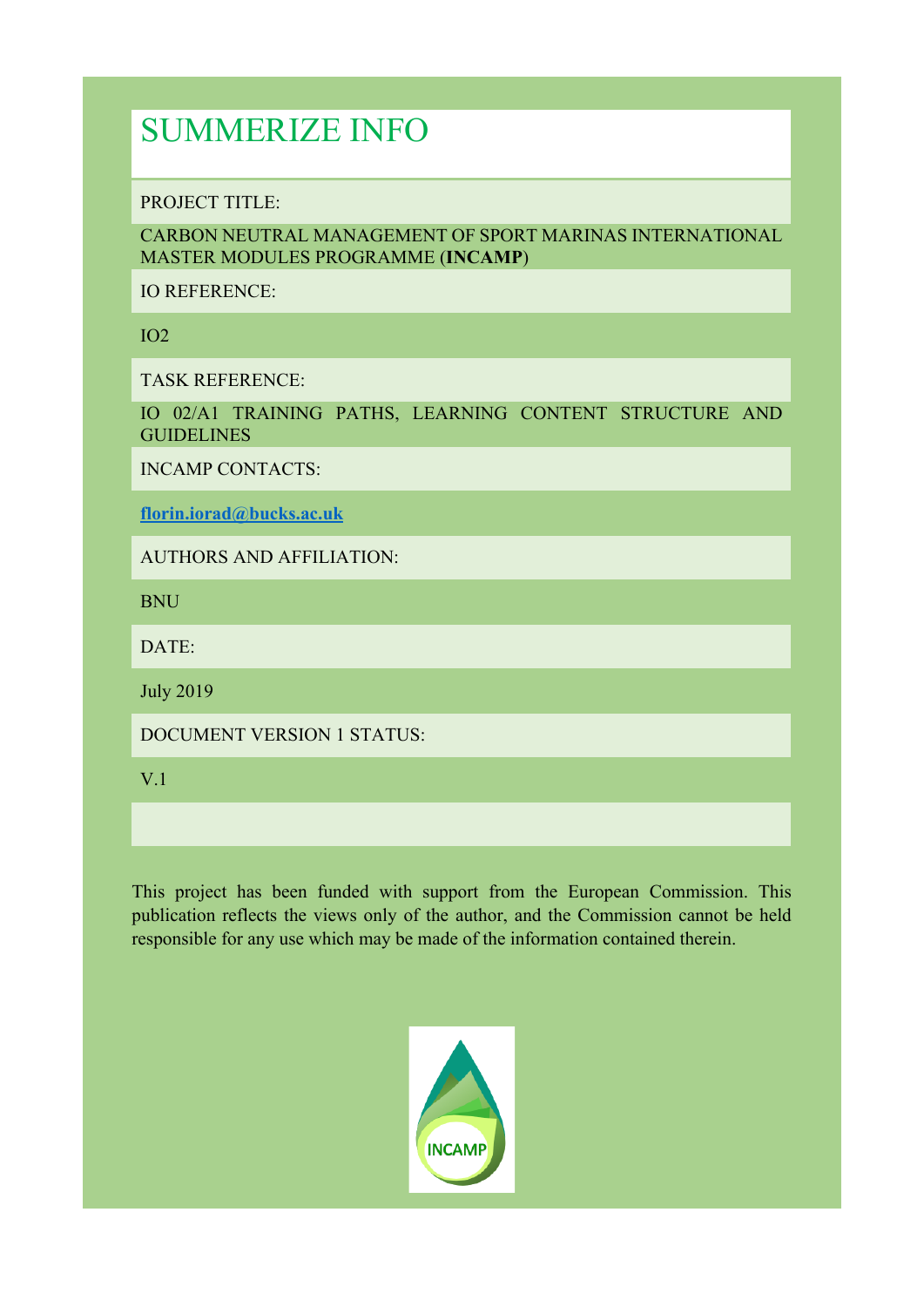# TABLE OF CONTENTS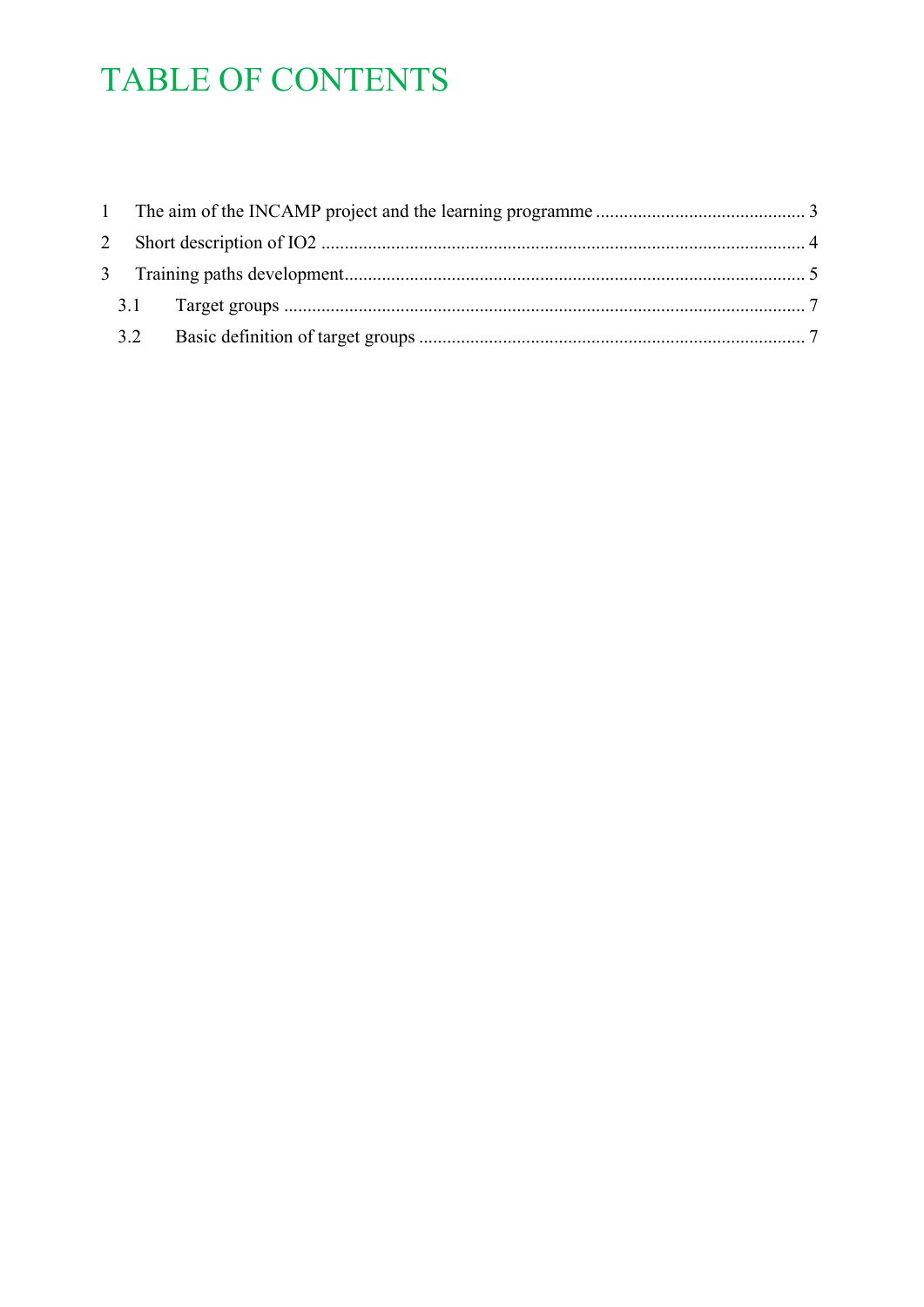### 1 THE AIM OF THE INCAMP PROJECT AND THE LEARNING PROGRAMME

The field of Higher Education has been recognised as one of the key drivers within the EU2020 Strategy to overcome the socioeconomic crisis, to boost growth and jobs and to foster equity and inclusion. Moreover, one of the key priorities for HE is the reinforcement of the "Knowledge Triangle", through the support of innovation, entrepreneurship and university-business cooperation. This specifically applies to those traditional sectors, such as the environment management sectors, where changes in education and training are required to equip the future workforce with the new skills for the new demands generated by the changing patterns of carbon neutral management (e.g.: Climate Change/Population increase). Staff qualifications along with the ageing workforce and the inability to attract young workers remain one of the crucial points in these industries. This project intended to boost the training of competent staff in the carbon neutral management sector.

The aim was to develop a carbon neutral management of sport marinas international master modules programme in Europe. The new master's programme offers an adapted curriculum to equip the young generation with the specific, basic and transversal competences currently required in the carbon neutral management and related industries. This international Master Programme provides students with opportunities to gain additional skills by studying and training abroad.

For these reasons, this Strategic Partnership developed a flexible learning pathway in line with the needs of learners and companies in the carbon neutral management and related sectors. The project provided a joint study program between Higher Education and Vocational Education and Training that are providing enterprises innovation, expertise and added value.

INCAMP was a Strategic Partnership composed of seven entities from regions that are highly influenced by the environment management related industry: Four universities, two companies and one chamber of commerce representatives.

The consortium developed a Study Report on current skills needs on the carbon neutral management of sport marinas industry, a Joint Curriculum together with a learning content and an e-Learning platform that is freely and widely distributed. Four Multiplier Events have been conducted at the end of the project.

INCAMP contributes to the modernisation and reinforcement of education aligned to the needs and opportunities offered by traditional industries.

The project provides, assesses, and seeks the recognition of basic skills needed in the carbon neutral management sector. INCAMP also addressed transversal skills, such as entrepreneurship, foreign languages and digital competences. HE students and staff, and also everyone involved in the development of this initiative had the chance of increasing their sense of initiative and entrepreneurship, their competences in foreign languages and, of course, increasing their skills and capabilities for employability in an industrial sector which is the main key driver in many European regions. It is estimated that in the next five years there will be about 500 students benefiting directly from the educational materials developed within the project. These will become better equipped to contribute to the development of the sector, to fulfil the demand of highly qualified staff, to foster entrepreneurship in the sector, to support the professional development of existing specialists. The fact that the Programme is taught in English facilitates the mobility of staff from one EU country to another and through this the integration is facilitated.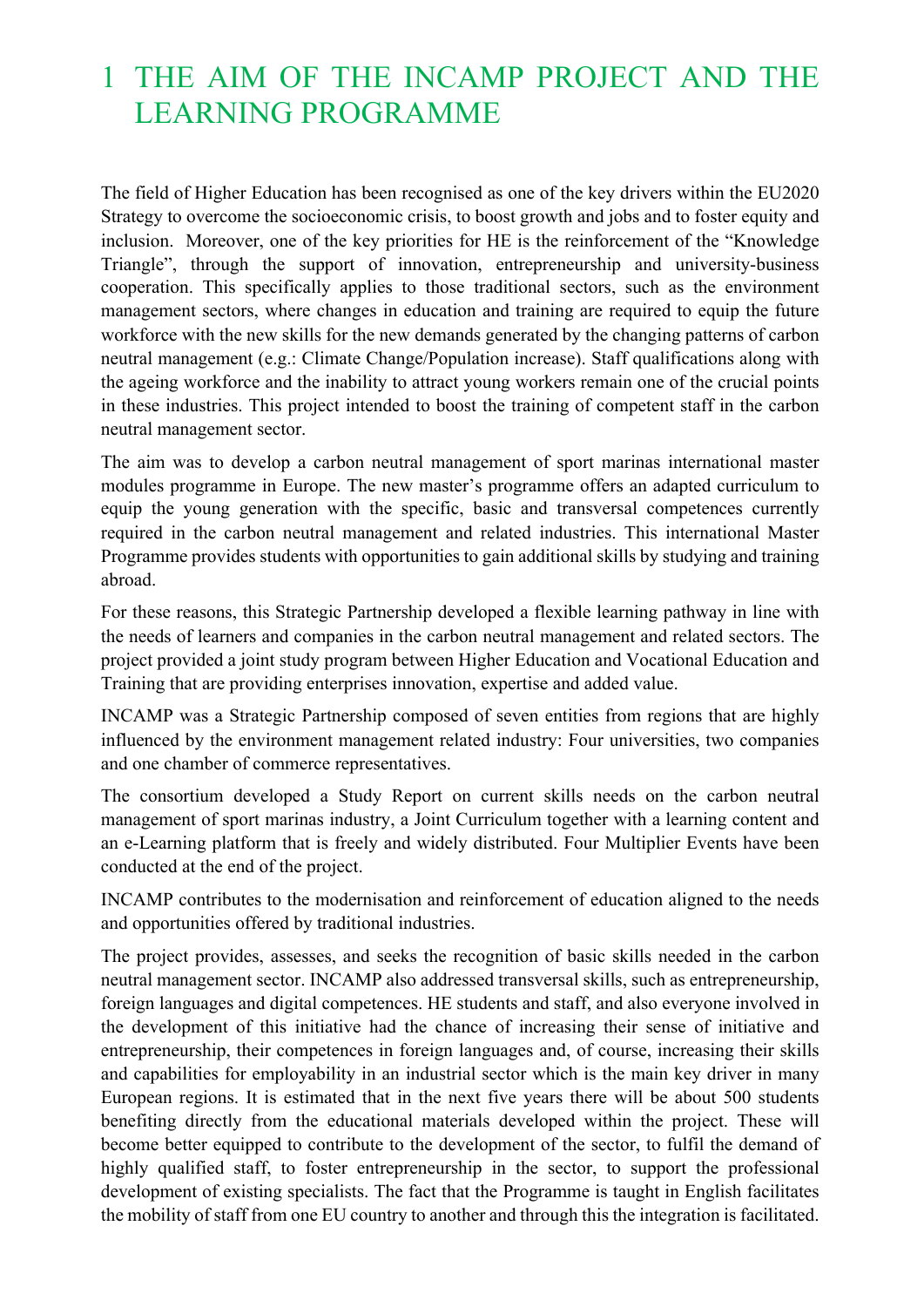## 2 SHORT DESCRIPTION OF IO2

This output has defined and analysed the most suitable training paths according to the target groups. They were designed in terms of the necessary areas of knowledge and the pedagogical methodologies optimized to fit the variety of job profiles and the industry, by providing a core training path, as well as training modules and their units in languages to address the specific needs of certain job profiles. It also contains guidelines to support trainers and lecturers. Furthermore, the strategy for protecting the training materials under open licenses was described.

The Master's programme was based on the concept of Learning Outcomes.

**Learning outcomes**: Statements of what a learner knows, understands and is able to do on completion of a learning process defined in terms of knowledge, skills and competence.

**Developing of materials related key topics like**: How to study and understand climate change implications (short and long term). How do resources managers create solutions (case studies and practitioners). What are the different ways of doing applied research? Understanding Environmental Management research methods; literature, practice-based outputs, designing research questions, studying art-based approaches to investigation, evaluation methods, dissemination and impact.

The Masters to provide to the student to the enough knowledge of applied management that will allow him to make environment solutions for carbon neutral management. For that, this pillar is the base of the INCAMP training course.

This Masters allows to students to build skill sets and knowledge base that will give opportunity to have a full comprehension of the carbon neutral management processes. In reality SMEs will not always have the full compliment of environmental regulations and processes. It is therefore important that students have an appreciation of state of the art processes available to them through outsourcing. Graduates who find employment will be encouraged to complete CPD to maintain cutting edge knowledge of manufacturing possibilities which will contribute to the aim of the project to create environmentally sound solutions and are not limited by archaic 'outdated' knowledge.

These modules aims to prepare students for the complete process of carbon neutral management considering conceptual thinking.

The Masters also aims to provide the student with all the regulation and standards related with the carbon neutral management aspects. For that, is a supporting pillar of the manufacturing process pillar that will lead the enterprise to the success in terms of barriers of environmental targets.

The activities conducted within

- IO2 were: IO2-A1-Training path definition
- IO2-A2- Definition of learning content modules.
- IO2-A3- Harmonization and validation of learning modules and training path.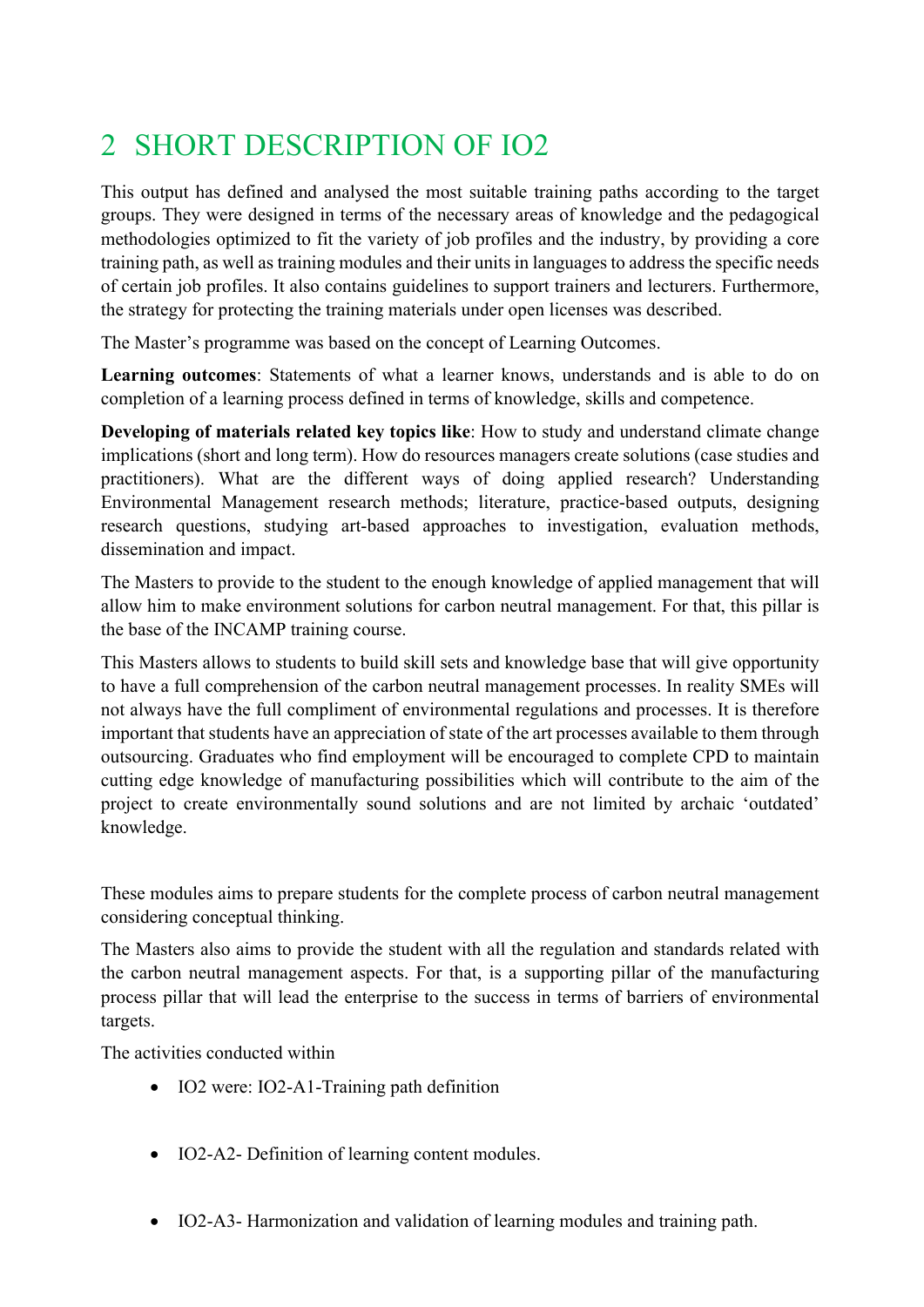## 3 TRAINING PATHS DEVELOPMENT

**Training (Learning) path** is normally described as the chosen route, taken by a learner through a range of (commonly) e-learning activities, which allows them to build knowledge progressively.

**Training Path methodology** uses a performance improvement approach to learning / training and defines a Training Path as the ideal sequence of learning activities that drives target users (participants) to reach proficiency in their knowledge / experience / job in the shortest possible time.

Creating a curriculum is one of the essential functions within an education or training system, as it constitutes the guideline for planning, conducting and assessing learning processes. Existing literature reveals that curriculum development can be approached from three different perspectives (Smith and Keating, 2003, p. 121):

The first perspective is to regard it as 'rational' or 'linear': i.e., it is a logical process that proceeds from objectives to the selection of learning experiences to the organisation of learning material to evaluation.

The second perspective sees curriculum development as a 'cyclical' model, where the whole learning process is a cycle that continually renews itself so that evaluation leads to the reformulation of objectives.

The third perspective shows an 'interactive' model that assumes curriculum development can commence at any stage and that feedback leads to constant change at any stage.

The two most commonly used methods for curriculum development – DACUM and functional analysis – can be rated and described as linear models. DACUM (an acronym to represent developing a curriculum) is a method to define systematically the tasks, jobs, competences and tools associated with a certain type of workplace. DACUM is an inductive approach that defines small units so that it

is possible to gradually extend those units and apply them in a broad context.

Three assumptions are underlying DACUM: First, people who regularly perform certain activities can describe them in a realistic and precise manner. Second, an efficient means to analyse a job is to describe the tasks of a specialist precisely and completely. Third, every successfully completed task requires special knowledge, skills, equipment and behaviour, which can be identified implicitly through work and job analysis.

The job analysis that is required by DACUM includes several elements, such as the analysis of occupations, jobs, duties, tasks and single work steps. Additional issues such as workers' behaviour,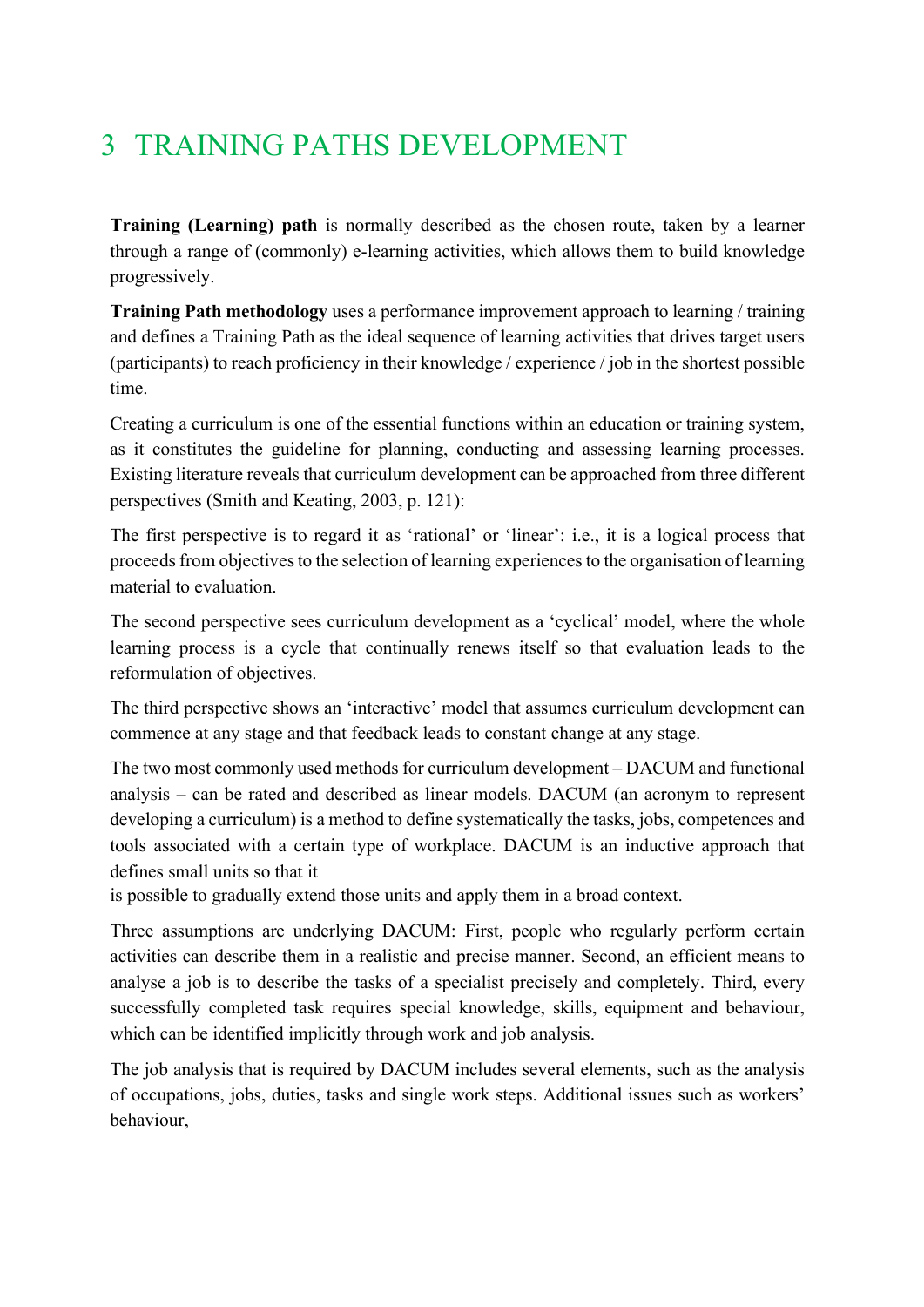their general knowledge and skills, tools, equipment, supplies and materials, as well as future concerns, should be considered. Gonczi et al. (1990, p. 38) defined steps to be undertaken to set up and conduct a DACUM procedure:

- 1. First, it is necessary to choose an expert facilitator and select participants from various levels of the relevant occupation. Participants must have a profound knowledge of the occupation and it is important that different interests (e.g., educators, practitioners, unionists) are involved.
- 2. Second, a pre-DACUM session must be organised in order to explain the process of curriculum development. At the beginning of the session, the facilitator has to give a general introduction to and review of the occupational area. Then the main duties within the occupation must be outlined; associated tasks, sub tasks and required competences must be identified.

Additionally, the importance of each task, sub task and competence must be rated according to the frequency of its performance and its importance for a holistic work performance. The results must be structured and recorded for a final report, which is then disseminated to the relevant authorities.

The steps of a typical DACUM session are outlined below:

- 1. General introduction and orientation
- 2. Review of occupational area
- 3. Identification of the duties
- 4. Identification of tasks, sub-tasks and competences associated with each duty
- 5. Reviewing and refining the outcomes so far
- 6. Establishing importance of each task and /or competence by rating the frequency of performance, its degree of importance, etc.
- 7. Final structuring
- 8. Recording final results
- 9. Preparing final report.

Problems articulated regarding DACUM include the status quo of a job description being taken into account, and so methodical aspects, as well as assessment designs, are disregarded. To address this problem, a holistic approach to curriculum development is necessary. This determines not only learning targets in terms of competence standards, but also respective and appropriate assessment guidelines, as well as methodical support for teachers or instructors. However, it seems unrealistic to set-up appropriate procedures that generate elaborated curricula within a short period of time. Functional analysis is another method for curriculum development that is widely used in the UK in a variety of industries. Functional analysis is a deductive and target-oriented approach (Gonczi et al., 1990, p. 43).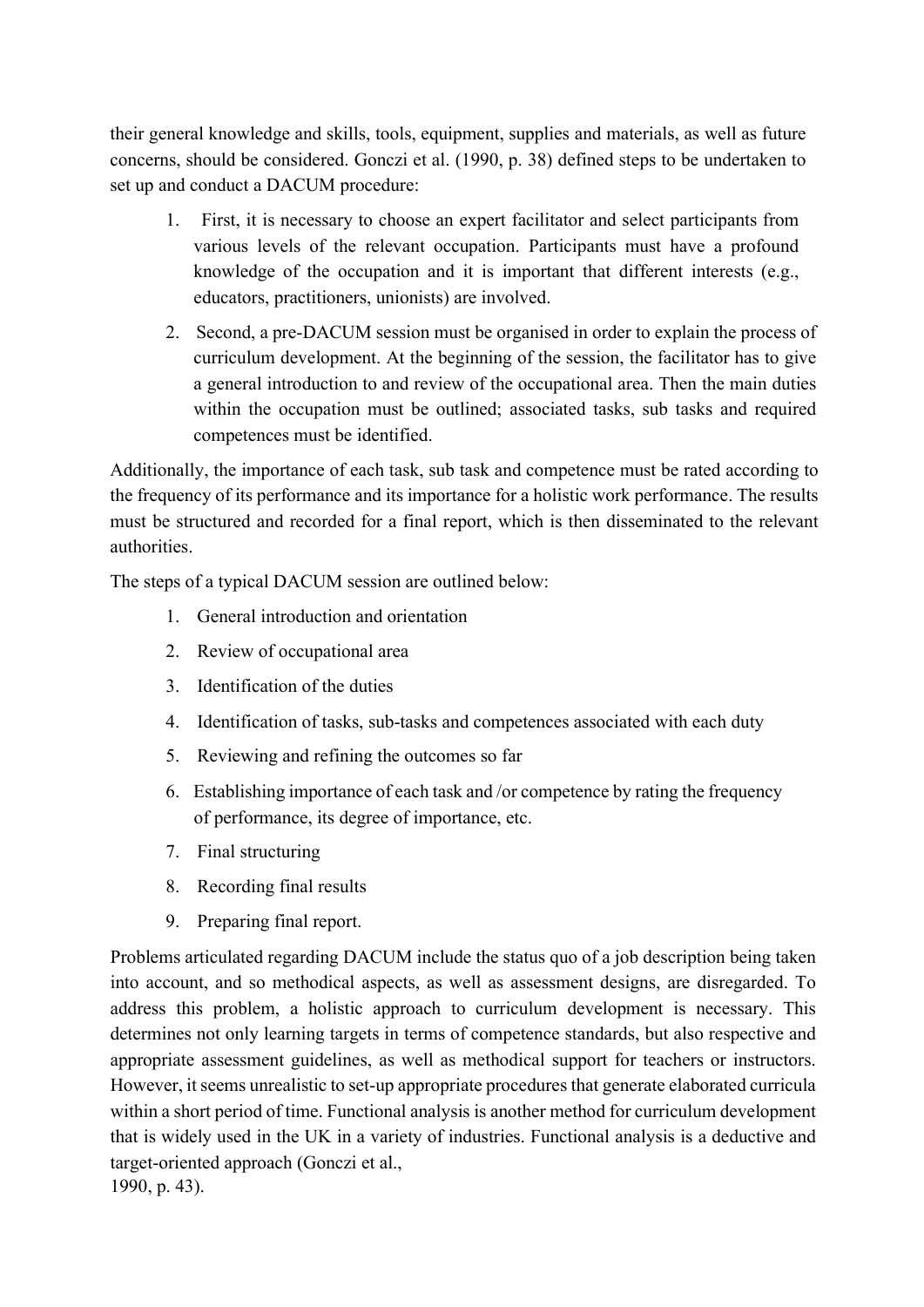In the analysis, the central task of an occupation is defined and complex functions are derived. Furthermore, basic sub-functions and simple tasks are derived from complex functions of the occupation. Therefore, functional analysis may be characterised as a process of disaggregating complex functions into smaller components, where functions are the defined outcome of a realised activity without describing the specific context of the activity. Functional analysis leads to small units and elements of competence that compose the design of a competence standard. One arising problem is that functions should be generally defined, although they are not necessarily suitable for all the different contexts. Another difficulty is that the complexity of work processes and occupations cannot be easily addressed simply by disaggregating complex functions into smaller units.

Although both functional analysis and DACUM are complex procedures that require sufficient expertise from practitioners, they depict the most commonly used methods for curriculum development in Competence-Based Education and Training. Other methods – such as expert interviews, questionnaires, and Delphi – could not be established as appropriate tools for curriculum development within Competence-Based Education and Training on a large scale.

### 3.1 Target groups

INCAMP consortium identified appropriate Target Groups (users/students/training participators) for the Master's curriculum, based on consortium partner's preliminary research and knowledge, discussion, identification and set up via project consortium regular communication and project meetings.

Tree (3.) Target oriented user groups were defined:

- 1. Managers
- 2. Post-graduate Students
- 3. Professionals

(technical engineers from various environment sectors).

### 3.2 Basic definition of target groups

*Manager*is a person engaged in management. Management / Business managers are responsible for overseeing and supervising a company's activities and employees. Small businesses rely on the business manager to keep workers aligned with the goals of the company. Business managers report to top executives in a larger organization, but in a small company, the manager might either own the company or report directly to the owner.

*Types of Business Managers* Business managers oversee the day-to-day operations in large and small organizations. In a big company, managers typically oversee an individual department, such as marketing, sales or production. In a smaller company, the business manager might oversee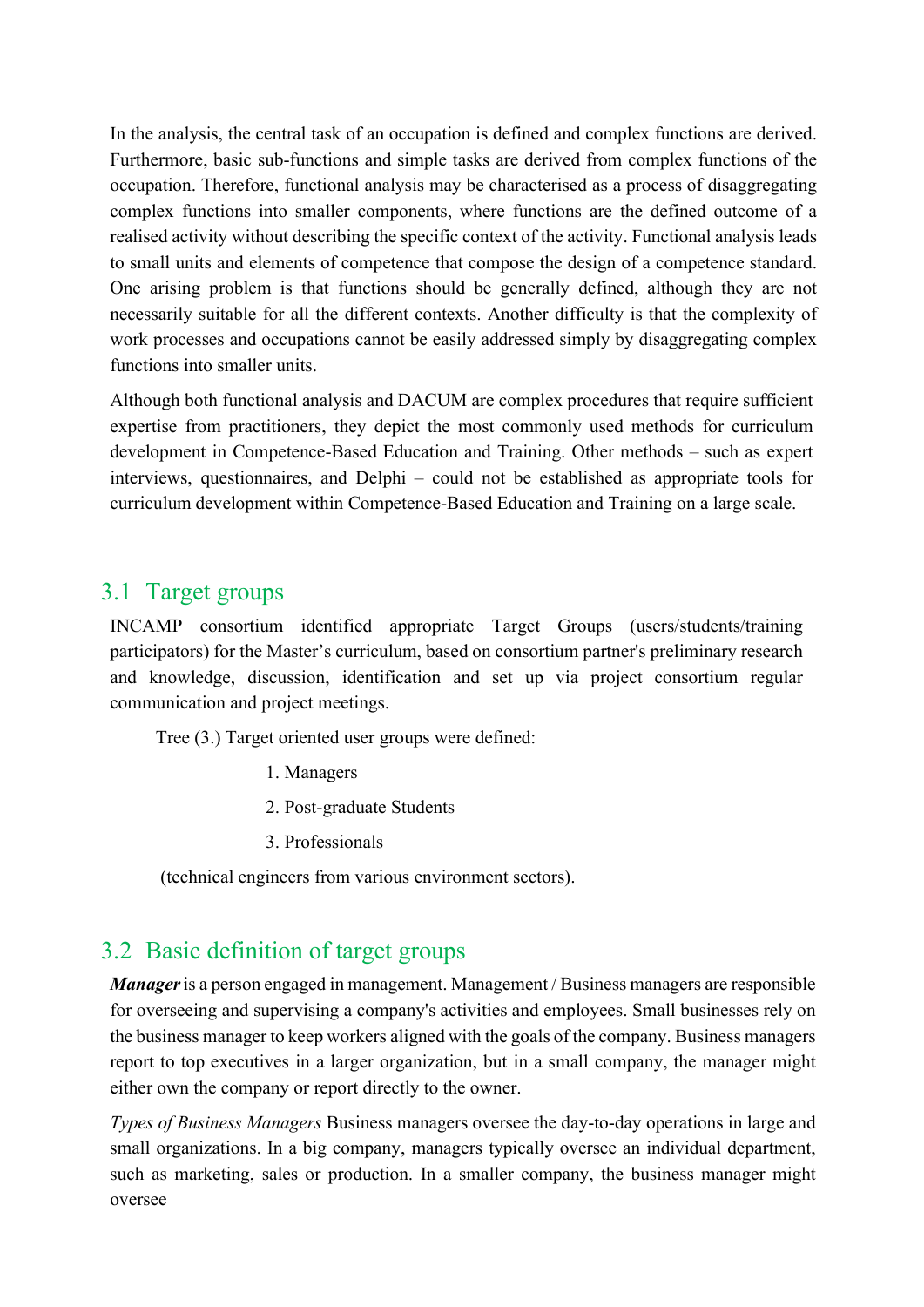

operations in all departments. Office managers oversee the work of clerical or support staff in the business.

**A post-graduate student** is someone who is enrolled in a degree-granting program (either undergraduate or graduate) at an institution of higher education and registered full-time or part-time according to the definition of his/her respective public academic education institution.

**Professionals** in the case of INCAMP are mostly engineering technicians / technical engineers working in various thematic sectors or industries that are some kind involved in the resources management sector.

An engineering /technical engineer is primarily trained in the skills and techniques related to a specific branch of engineering, with a practical understanding and has general fundamental engineering concepts. He often assist engineers and technologists in projects and research and development.

Professionals solve technical problems. They build or set up equipment, conduct experiments, and collect data and calculate results. They might also help to make a model of new equipment. Some technicians / engineers works in quality control, where they check environment products, do tests, and collect data. In environment manufacturing, they help to design and develop products. They also find ways to produce things efficiently. There are multiple fields in this job such as; software design, repair, etc. They may also be people who produce technical drawings or engineering drawings.